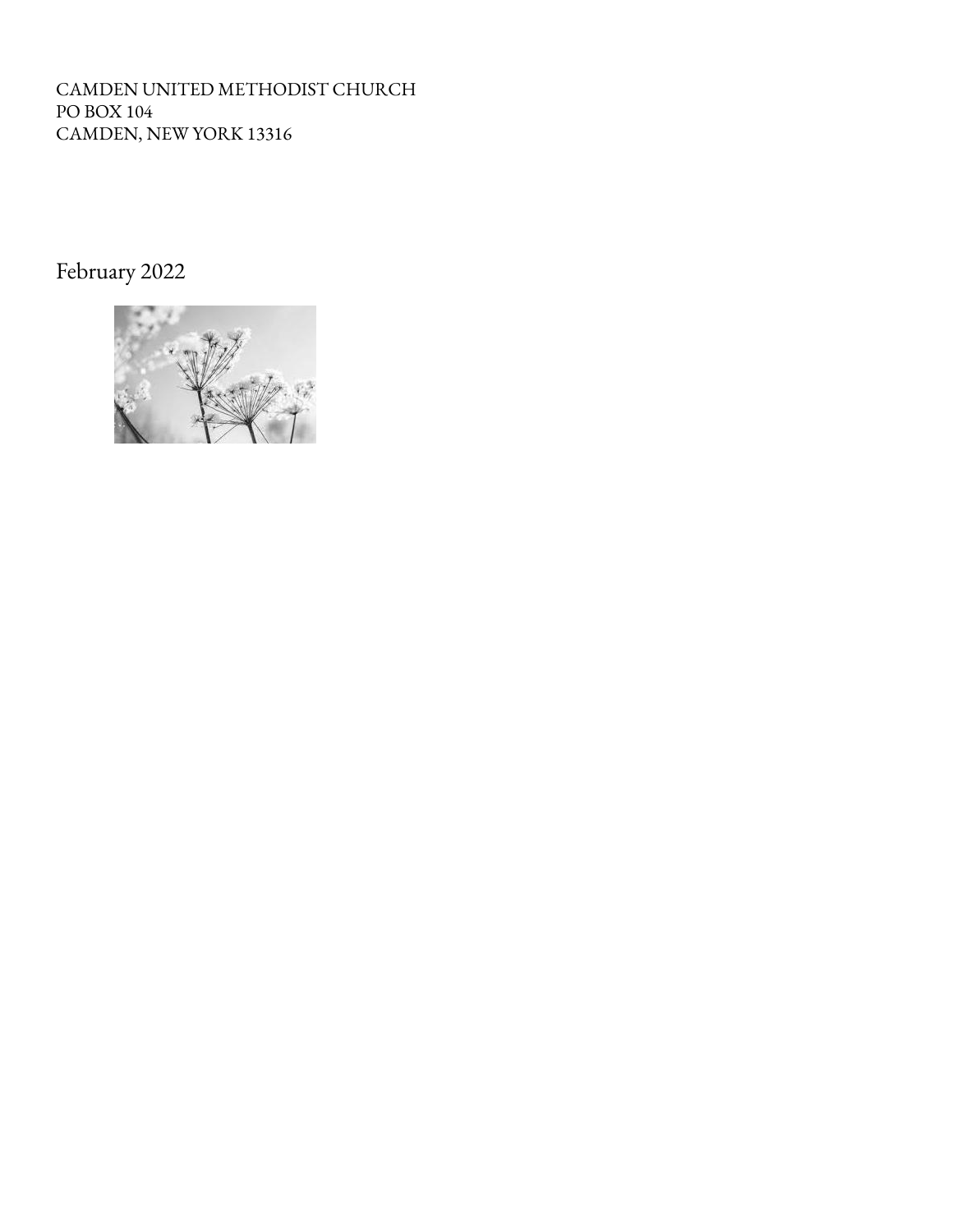# CAMDEN UMC NEWSLETTER

Pastor: Rev. Wendy Morrison Youth Pastor: Matt Morrison Secretary: Leslie Coe

February 2022

| Inside This Issue                          |  |
|--------------------------------------------|--|
|                                            |  |
| 2. Worship planning                        |  |
| 2. Volunteers                              |  |
| 2. Worship Service                         |  |
| 2. Youth News & Game Night                 |  |
| 2. Tithing                                 |  |
| 3. Loaves & Fishes Bible Study             |  |
| 3. Church Office and Building              |  |
| 3. Future Newsletters                      |  |
| 3. Prayer Chain                            |  |
| 3. Ladies Fellowship                       |  |
| 3. Choir                                   |  |
| 3. Seekers Study Group                     |  |
| 4. Food Pantry Hours and News for December |  |
| 5. Bloodmobile/Scripture for February      |  |
| 6. February Calendar and Prayer list       |  |

#### **Pastor's News**

Hello Friends,

It always feels like time is moving so quickly! We are already starting the second month of 2022.

In this new year, we are looking to do membership classes. We recently sent out an email about it. If you currently are not a member of the church, but would like to be, or at least explore it, please reach out to me by email at wendymorrison.church@yahoo.com, in person at church, or by phone at 315-832-8640. We do not have dates set for classes yet, but that will be coming when I hear from those interested.

March 1st will begin the Lenten season with Ash Wednesday. We are planning a service at the Camden UMC for Ash Wednesday this year at 6:30 pm. Due to COVID, we will not have the imposition of ashes as that would require touching each individual. We will have something for you to take home, though.

I pray for each of us, that as we move through 2022, we will have a renewed relationship with Christ; that we would feel the Holy Spirit's moving in our lives, in our church and community in a mighty way; and that we will listen to leading of God in our individual lives and in the life of the church.

God Bless, Pastor Wendy Morrison Camden United Methodist Church & Cleveland United Methodist Church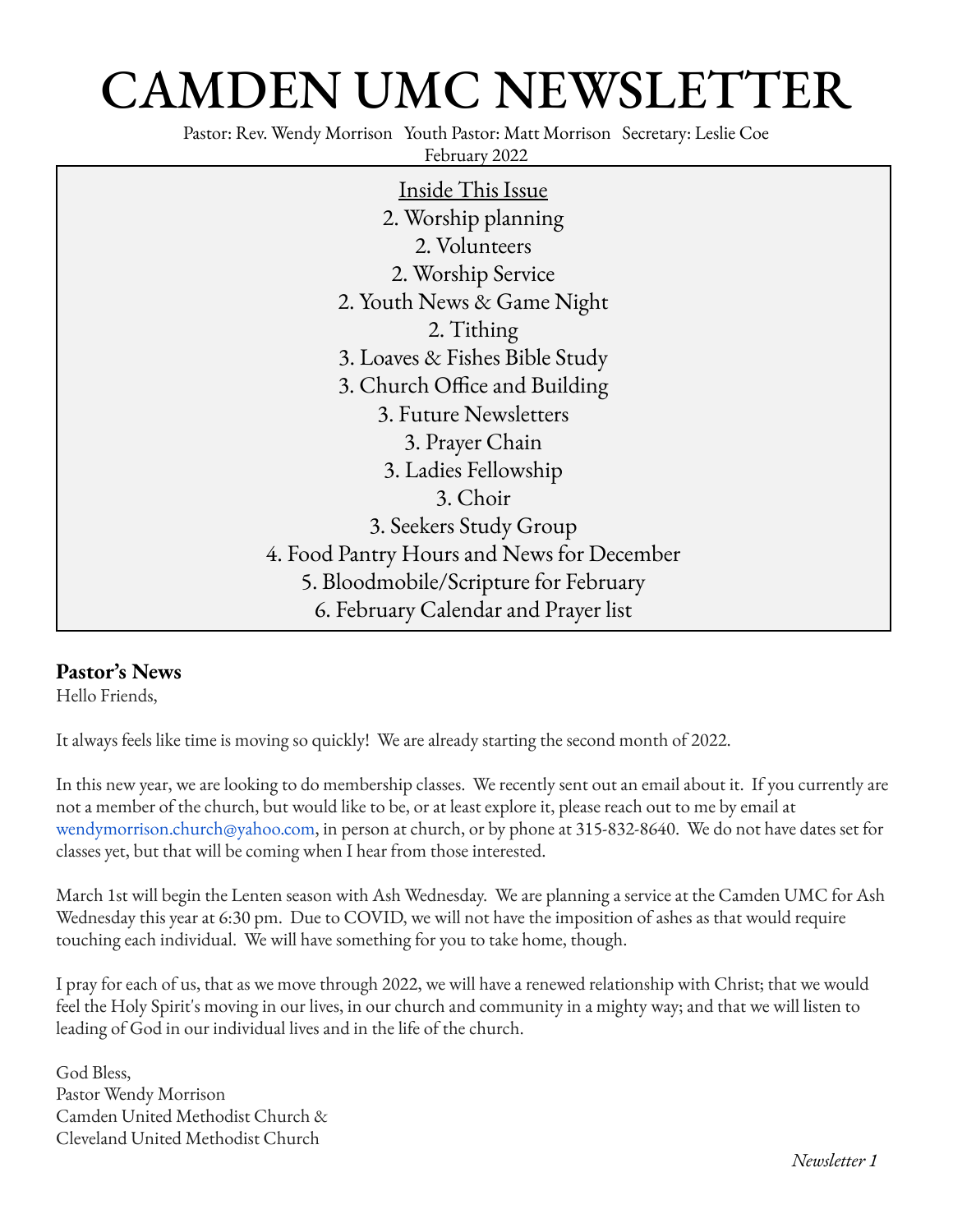# **Worship Planning**

Our next Worship Planning meeting will be on **February 20 th** following the church service at noon. We will be finalizing the Christmas Eve service and the January worship services. We will be meeting in person unless we need to change this. If you are unable to meet in person, you are welcome to send your thoughts and suggestions to Pastor Wendy or Leslie.

## **Volunteers Needed**

Now that we have very limited restrictions we need volunteers to help with worship each week. We are looking for people willing to be ushers, assistant Sunday school adults, and counters. Ushers hand out bulletins each week. To help with ushering please contact Janice Alvord (315-245-0634). To help with Sunday school please see Matt Morrison (315-533-7701). For counters, we need teams of 2 unrelated persons to count and deposit the offering on Sunday afternoons at the bank. To offer to be a counter please contact Karl Keil (315-245-1080). The more volunteers we have for each of these areas the fewer times the volunteer teams will be needed. Thank you for helping our church as we continue to move forward.

## **Worship Service**

We continue to meet in person. We need to keep our masks on at all times while in the building. We continue to record the 11:00 am Camden worship service. The goal is to have the video posted and shared by Wednesday each week, but there are times when editing the video doesn't go as smoothly as we would like. We share the video on our website, on our Facebook page and email the link to those who are on our weekly bulletin list. The links shared in the email are direct links to YouTube and the Church's website. Anyone can access the website videos and they will link to YouTube. If you want to go directly to YouTube you will need the direct link. If you have any questions please feel free to call the church cell phone at 315-225-6259, if I do not answer, please leave a message with your name and number and I will return your call.

## **Youth News and Game Night**

The youth will continue to use a different style of lessons. The first week each month will be a traditional bible lesson. The second week of the month they will be enjoying different crafts, the third week they will be cooking and providing a meal for after church (donations welcomed to help with adopting a family for Christmas). The fourth week will be Christian Bible Games. On the occasional fifth week, they will learn about other faith and denomination beliefs. Matt welcomes any adult volunteers each Sunday so that we are in Safe Sanctuary compliance.

Thank you for taking the time to support the youth as they think about others. Come share in the fellowship on the 3rd Sunday of the month and a great meal!

Game Night is on the third Friday every month via Zoom at 7:00 pm. The zoom meeting ID is: 994 8229 3713 Stay safe, healthy, and keep your eyes focused on The Lord. Pastor Matt Morrison.

# **Options for Tithing**

We have a few options set up to continue giving to the church. Your financial support is still important whether in person or virtually. We hope that some of these options will be helpful to you. You can mail in your offering (P.O. Box 104, Camden, NY 13316), in person during worship services, through our website and Facebook pages found under "Give Now", and through text (315-522-6229). Thank you for your continued support.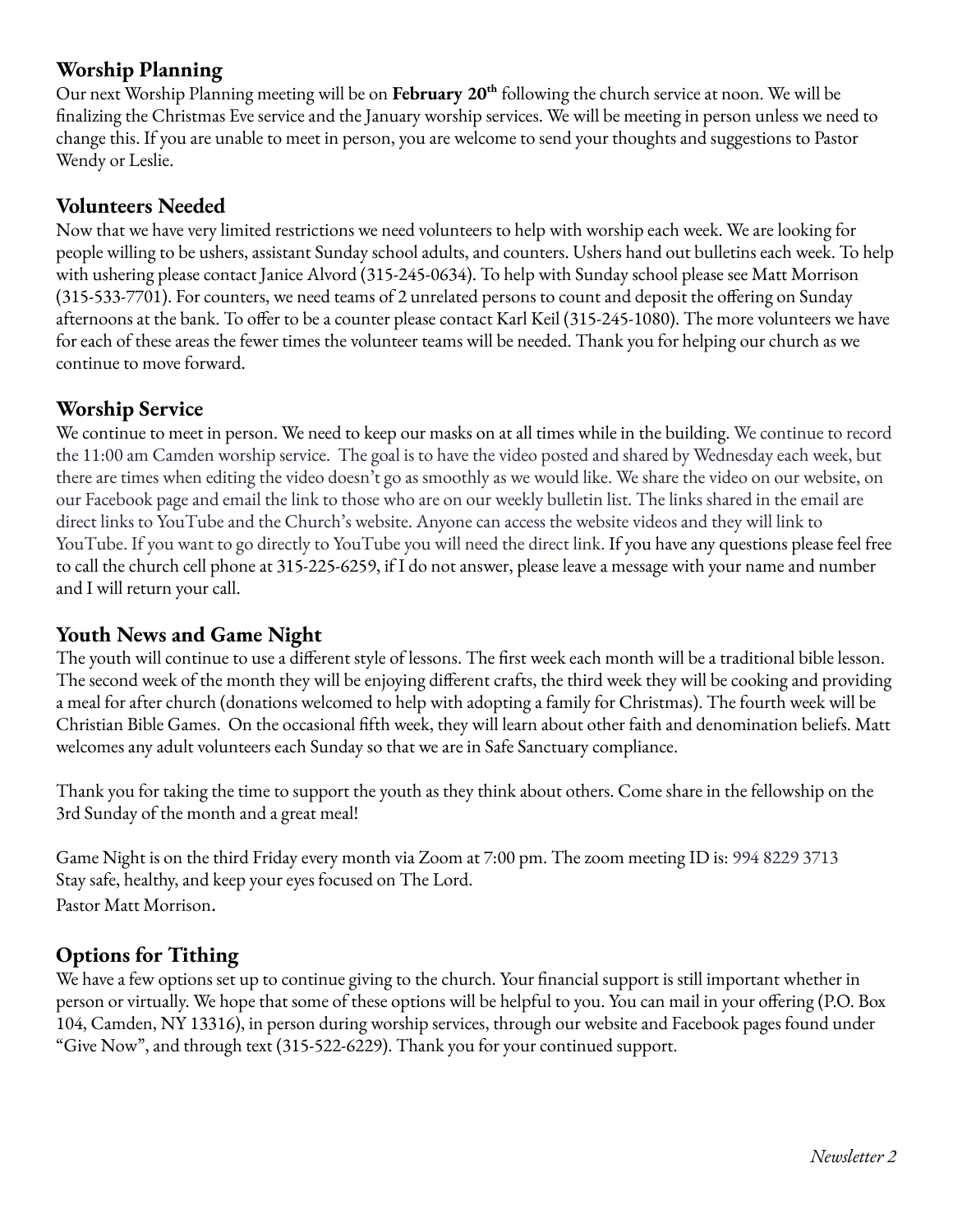## **Loaves and Fishes Bible Study**

Bible Study meets every Wednesday at 6:30 pm, in person, and through Zoom. We are currently doing the study "Jesus, Listening for His Voice" You may bring something to eat, but no sharing yet just to be extra cautious. The Zoom ID is (same as previously): 965 9213 0014. We will be starting back up Wednesday, January 12 with a new study. All are welcome to join us.

# **Church Office and Building News**

The church office hours at this time are Monday, Wednesday, and Friday from 1-3 pm with extended hours, as able. The Pastor & the secretary continue to work from home. The secretary is not working on Tuesday and Thursday (this is to ensure the serving of Food Pantry clients). Pastor Wendy continues to work on Wednesdays and Fridays. You may call the church cell phone at 315-225-6259, the office phone at 315-245-2600, or e-mail the office at camdennyumc@gmail.com. If no one answers the cell phone, please leave a message and we will call you back (we can receive text messages as well). The secretary has this phone near her every day.

If you would like to dedicate our worship bulletins to loved ones please check with the secretary to book the date. Dates available are **February 6, 13, 20, & 27, March 6, 13, 20, & 27 th .** The minimum suggested donation is \$6.60 for a Sunday; dedications still appear in the digital bulletin and can be printed for you if you are interested (when able to be back in the office). If you would like to dedicate a hymn to loved ones for one of our worship services, for a donation, please check with the office for the date and pick the hymn.

The deadline for the **March 2022** newsletter is Wednesday, **February 9, 2022**. If your group has news for the newsletter, please let the office know. If you are interested in helping to produce the newsletter, please let the office know.

Leslie Coe, Church Secretary

#### **Future Newsletters**

Since most of the information in our newsletter has remained the same month to month with little change we are going to switch to a quarterly newsletter. This means that the next newsletters will be April, July, October, and January. January will be the first quarter in the future. The future newsletters will have the prayers, Pastor information, Youth news, Food Pantry update, and any special events (Example: Harvest Dinner, Special services, etc.).

## **Prayer Chain**

If you have a prayer request that needs to be shared, please contact the office (phone 315-225-6259 text as well; email: camdennyumc@gmail.com) and we will start the prayer request both by email and by phone. The office will contact Winnie Dunn so she can contact those wishing to be called, by phone.

## **Ladies Fellowship**

The Ladies Fellowship meetings are postponed until further notice.

## **Choir News**

The choir continues to share its gift of music in the worship services. The choir meets at 9:45 am on Sunday mornings to practice before service. All who would like to sing are welcome!

#### **Seekers Study Group**

The Seekers group is meeting Sunday mornings at 9:40 am in the Fellowship Hall. All are invited to meet with us. We use "The Upper Room Disciplines: A Book of Daily Devotions". You are welcome to participate if you would like. The books are available through Cokesbury as well as other booksellers.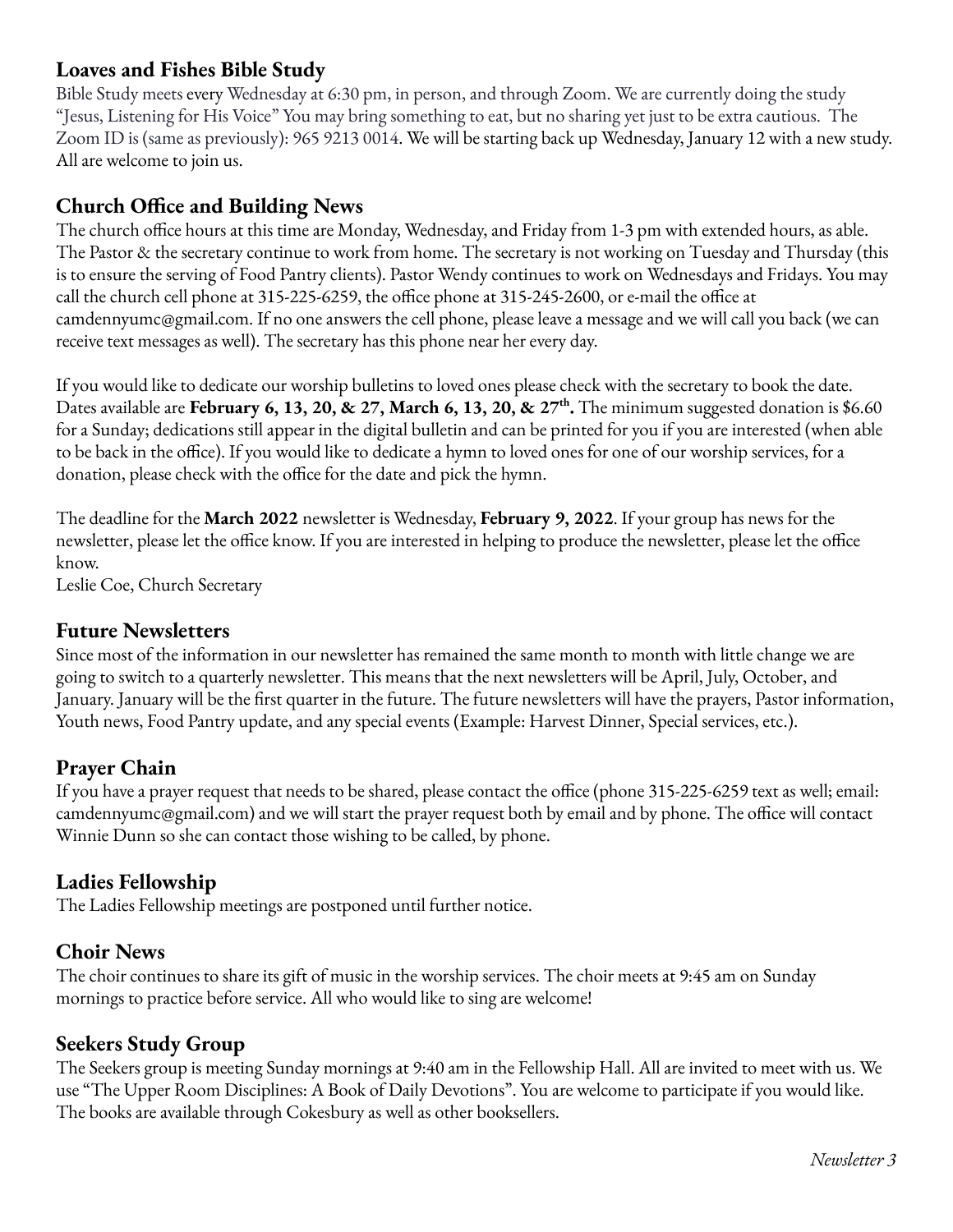## **Food Pantry Hours**

The Camden Area Food Pantry (located at 84 Main Street. Use the parking lot behind Main street) is open on Tuesdays and Thursdays from 10 am to 12:30 pm, and Tuesday evenings from 6-7 pm. Please **call 315-335-4615** Tuesday- 10:00 am-12:30 pm or Thursday- 10:00 am-12:30 pm to schedule an appointment for food and or donations, as we are operating by appointment and starting in July we will schedule walk-ups for the next pantry day. Please leave a message with your name and number if we do not answer. If you do not have access to a phone, please stop by the Food Pantry between 10:00 and 12:30 on Tuesday or Thursday. If you come without an appointment you will need to be scheduled for the next pantry day. Thank you!

## **Food Pantry News for December 2021**

Hello Church Family, The clients at the Camden Area Food Pantry continue to be blessed by the caring community we live in.

We have continued to be able to offer our clients some fresh Produce in December. We were unable to get fresh potatoes or apples from the Food Bank of Central New York in December. We purchased fresh produce from grocery stores including iceberg lettuce, celery, and carrots. Our clients have really enjoyed receiving the fresh fruits and vegetables.

We served 52 households made up of 41 children; 74 adults; and 16 seniors consisting of 157 individuals and 2,355 meals. This was a slight decrease in households that came for food.

> *We served 52households made up of 41 children, 74 adults, 16 seniors for a total of 157 individuals.*

Our church giving was 55 items and \$555.00. This includes \$100.00 from our Pennies for Missions ministry.

Through your generosity, we have been able to continue serving our clients through the years. You make a difference in the lives of our neighbors. We sometimes are asked what we need. One thing that we haven't been able to get recently, is juice. There hasn't been any available, except grapefruit, at the Food Bank of CNY for a few months. Grapefruit is a juice that many people are unable to drink because of medication interactions and many others don't like it.

We continue to serve our clients by appointment only. While this works well for us it also means that our clients do not need to dedicate half a day to wait in line to get food. We set appointments at 10-minute intervals. We are able to still interact with our clients and help them with any additional needs they have. And most importantly we can be a friendly face to wish them a good day and help them in their needs. Our clients are very appreciative of all that our community does to help them throughout the year. Our staff is blessed to be a part of helping our clients when they come.

Thank you for your continued support of our community.

Thank you from the Clients and Staff of the Camden Area Food Pantry! Submitted on behalf of Diane Hertweck.